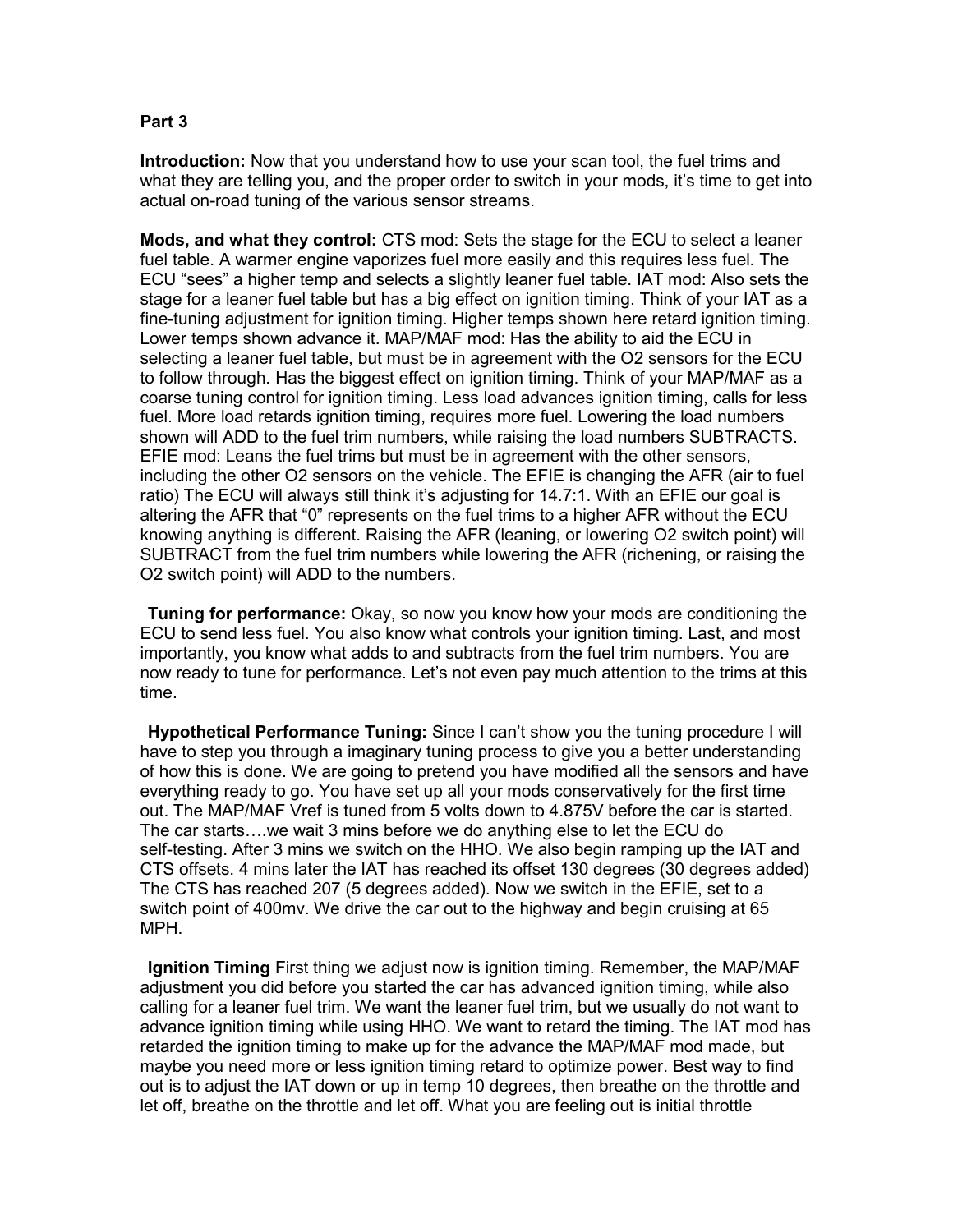response. If the throttle response is crisper, you will feel more power and you are going the right way with ignition timing. If it's soggy you probably went the wrong way in timing. You need to raise or lower the IAT another 10 degrees and try again. Raise and lower the IAT number until you feel the most initial throttle response. This might take a while. The difference in response can sometimes be difficult to detect. It is easier to feel a difference when the vehicle is under more load, such as climbing a hill. If raising and lowering the IAT doesn't make much of a difference then reset it to the original offset (30 degrees in this imaginary case), then pull over and turn off the vehicle. Now, re-adjust your MAP/MAF offset. You can make the offset show more or less load depending on how the vehicle feels. If the vehicle feels strong, lower the MAP/MAF offset. If the vehicle feels weak, raise it closer to factory. As a general rule of thumb, never drop a 5 volt VRef lower than 4 volts, or change the load values shown more than 15%. Restart the car and follow the switch in order for your mods. With the vehicle warmed up you can switch everything in faster, but in the same order. Now, go back on the highway and repeat the IAT tuning again while trying to optimize the offset. You might need to go back and forth several times between your MAF/MAP adjustment and your IAT to optimize timing. Remember the MAF/MAP is the coarse adjustment and the IAT is your fine adjustment. Set them both for maximum throttle response, or max power. When you find the best IAT and MAP numbers you can move on to the next step.

**Adjust AFR** Now that you found your ignition timing "sweet spot" while using HHO, it's time to take away more fuel and reap the fuel economy benefits. With your upstream EFIE (s) begin lowering the O2 sensor switch point in 20mv increments. In other words, from 400mv drop to 380mv, wait a minute then drop to 360mv, etc… While dropping the switch point you are raising the AFR and leaning out the gasoline. Breathe on the throttle again and try to feel a difference in initial throttle response. If at any time the throttle response gets soggy or drops off you have tuned the AFR too far. Raise the o2 switch point until full power is restored. If you feel a surge in power while lowering the switch point you have likely found the sweet spot. Stop there. If there's no change in anything keep lowering the switch point until you feel a good or bad change. Once again you are trying to optimize the switch point setting for maximum power. I must stress that ANY loss of power means you have tuned too far. You might be running leaner but you'll make up for any economy you might get by stepping further on the throttle. Go back to the last switch point voltage that gives you max or full power. That's the sweet spot. There's a chance you may trigger a check engine light or "open loop" status here by tuning too far. If so clear all codes and try again until you get it.

**Fine tune ignition timing**: Go back and change the IAT in 10 degree increments higher and lower to see if you can optimize ignition timing even more now that you're running a leaner trim. Tune for maximum power.

**Read and decipher the fuel trims**- Now that you've found the switch point on your EFIE and the best IAT and MAP/MAF offsets it's time to look at your fuel trims and see how far the ECU thinks it is from "0" with your new settings. Before you do any adjustments you should compare your fuel trim numbers now with the ones you logged in your baseline, and see how much of a difference there is. If there's not much of a difference you should be able to maintain your MPG and performance gains for a long time with no problems. If there's a radical difference in the numbers DON'T PANIC. This is typical. You can get numbers back on track with a little tweaking. First, let's go over some different scenarios:

(our imaginary vehicle has one upstream and one downstream sensor, and trim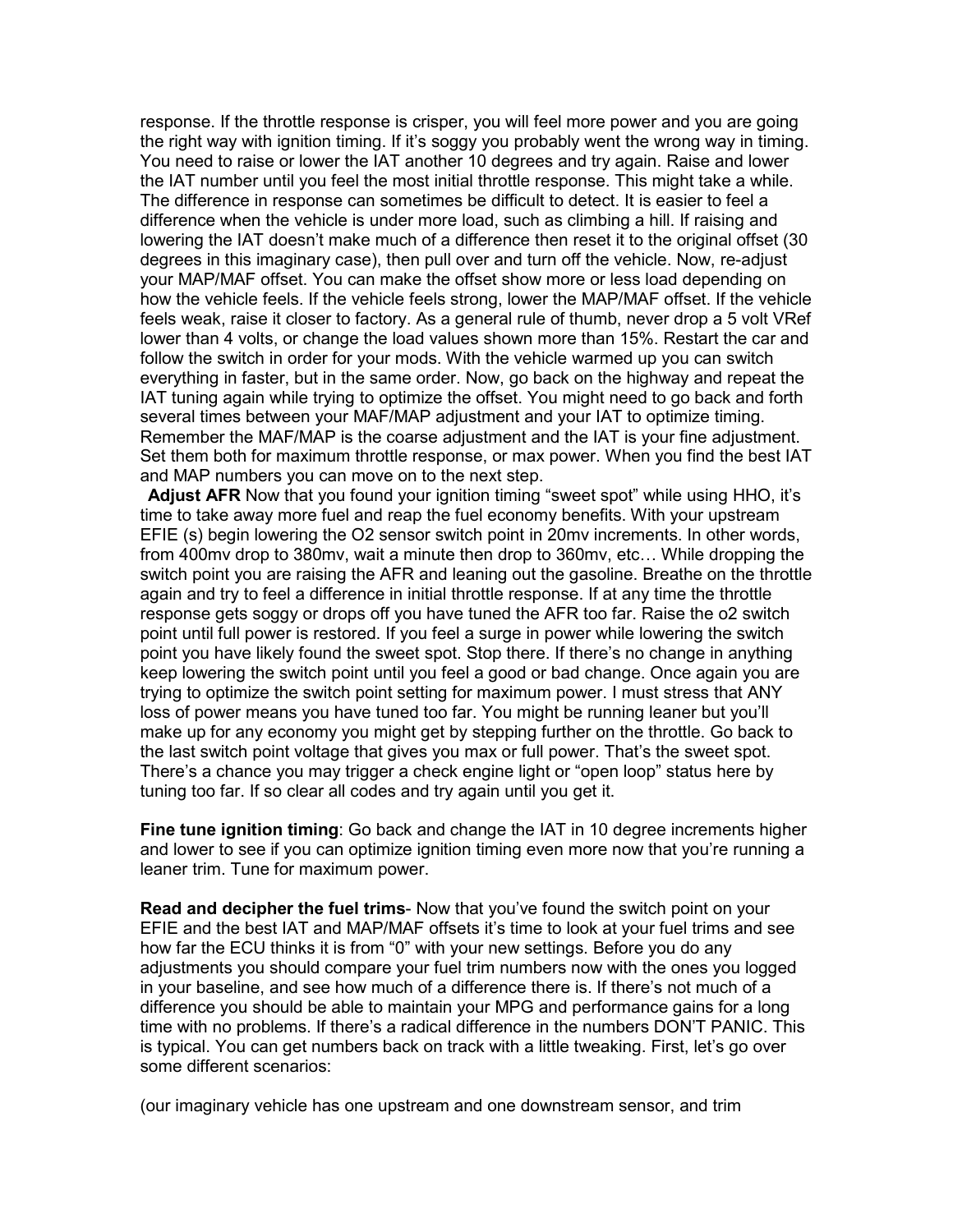numbers are averages)

Scenario 1 (good trim numbers, all is normal)

O2 sensor 1 (upstream) LTFT =  $+3$  STFT= -1 (-2 to  $+7$  acceptable) O2 sensor 2 (downstream) LTFT= -3 STFT= -3 (-5 to +3 acceptable)

The above is what would be considered very good trim numbers. The upstream trims are both relatively close to zero. Slightly positive numbers on upstream LTFT is better than slightly negative. The ECU is conditioned from factory so that it would rather be adding fuel then subtracting it. Notice the downstream trims are slightly negative. This means you have properly conditioned the ECU with your mods for leaner trims and nearly any hydrocarbons read at the downstreams are too much…the ECU takes away fuel to compensate. If you are seeing positive numbers on the downstreams you probably need to mod them with an EFIE or a  $\frac{1}{2}$  to 1 ohm resistor in series on the ground wire. Both methods will raise the downstream readings which force a leaning action, and make them go negative.

Scenario 2 (out of balance condition too lean)

O2 sensor 1 (upstream)  $LTFT = +15 STFT = +18$ O2 sensor 2 (downstream) LTFT= -8 STFT= -10

In this scenario the upstream O2 is saying that the mixture is way too lean and it is adding fuel to compensate. In excess of 10% signifies that there is an out of balance condition between the O2 and load sensors. In this case the load sensor reading (MAP/MAF offset) has been lowered too much. That takes away fuel but the O2 sensor sees it is missing. It adds fuel to compensate, and then the downstreams detect the added fuel and try to take it away again. To correct this scenario you could do either one of two things, or a little of both.

You could: 1. raise the MAP/MAF load offset closer to factory to subtract trim numbers. 2. lower the switch point on the EFIE to subtract the trim numbers.

You might try a little bit of both steps while maximizing for performance and power. The trim numbers would move closer to zero with either step. The trick is to find the balance between the steps while keeping your performance and getting closer to 0 on the trims.

Scenario 3 (out of balance condition too rich)

O2 sensor 1 (upstream) LTFT = -15 STFT= -18 O2 sensor 2 (downstream) LTFT= +8 STFT= +10

This is the exact opposite of scenario 2. In this case the upstream o2 sensor is telling us the mixture is way too rich, and it's taking away fuel to compensate. Notice the downstream sensor detects the missing fuel and is adding some to keep the cat hot and in factory parameters. Usually in this scenario the EFIE setting is very low (lean) and no longer in agreement with the MAF/MAP offset. In this scenario you could do one of two things, or a little bit of both: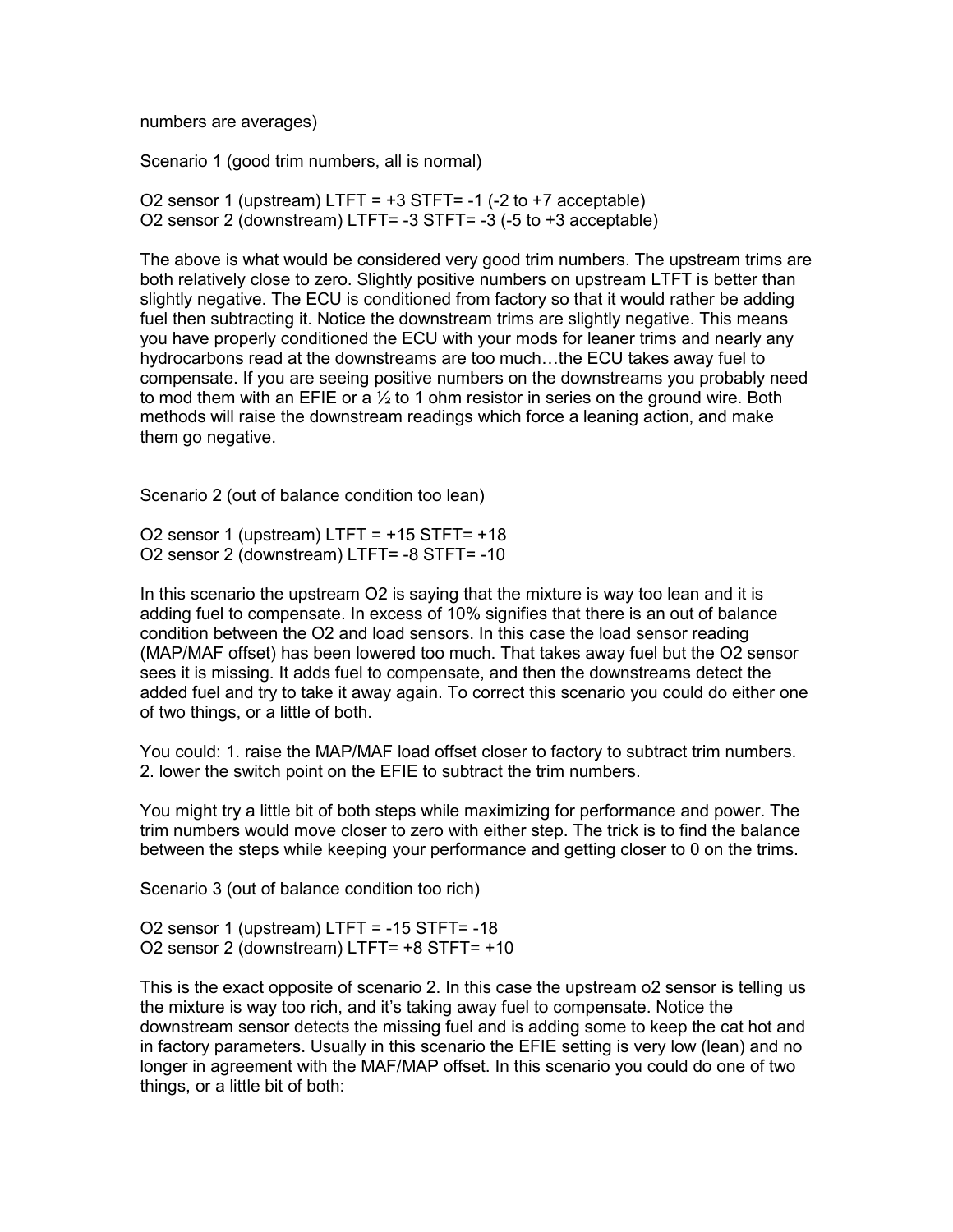You could: 1. Raise the EFIE switchpoint (richen AFR), which will add to the fuel trim numbers. 2. Lower the MAP/MAF offset, which calls for less load (adds to fuel trim numbers) and will more closely match the leaner setting of the EFIE.

Once again, you would do a little of either or both steps while maximizing for performance and power. The trim numbers would move closer to zero with either step. The trick is to find the balance between the steps while keeping your performance and getting closer to 0 on the trims.

**Tuning Tips Based on Specific Vehicles:** Some vehicles such as many late model Fords prefer to have positive trims close to 10% instead of zero, so keep that in mind.

*Late model GMs*- Between 2002 and 2004 there were a handful of GM vehicles that would respond to a 5k ohm resistor between the signal wire and ground wire on the MAF sensor, thus lowering the perceived airflow into the engine by about 15%. You can try this modification. Worst case is that there will not be any change in airflow readings.

Most of the newer GM products use both MAP and MAF sensors. Regardless of whether or not you can alter the MAF reading with the 5k resistor, you should be using a MAP Adjust (LM317) circuit on the MAP VREF. Be careful as the newer MAP sensors work backwards, and require higher VREF voltage to work properly. The GM products I've worked with don't typically tolerate very much voltage change. I start with 4.90 volts (or 5.15 volts on the newer versions) and work from there. Thus far all tuning has concentrated on massaging the ECU to see things our way and comply. A more direct front-door method is to install smaller injectors to reduce total fuel flow into the engine. You can install 4.3 V-6 injectors in your 350 TBI V-8. You still have to trim the feedback system through the oxygen sensor, but this reduces the need for ECU cooperation through a MAP Adjust.

# *Ford*

On Ford vehicles older than about 2003, MAF sensors should be altered by adding resistance to the signal wire, which is a tan wire with a medium blue tracer. Resistance values range between 175k and 330k ohms. Target the 15% reduction in gm/sec on your scan tool. On 2003 to about 2006 Fords, resistance values are much lower; ranging in the 15k to 30k range. On the newer 2006+ Fords, we've found that resistance in the MAF wires make no difference. The good news is that the MAP sensor's signal wire is a DC voltage and no longer a frequency signal. The MAP Adjust works with them just fine. You do need to raise voltage instead of reduce VREF voltage, though. Also, Ford's temperature sensors operate on a much higher resistance range. Whereas 100 ohms will make a significant difference on a Toyota, 1k ohms might make the same difference on a Ford.

# *Toyota*

Just a few notes, many Toyotas use AFR sensors. The blue wire is the signal wire. Resistance values typically fall in the 12-18 ohm range. Usually resistance in the ground wire alters the MAF signal. Again, resistance values on many vehicles are in the 15-18 ohm range. Don't forget to address the down-stream O2 sensors from 1998 and up.

# **Mitsubishi**

The only thing of concern on the Mitsubishis is the MAF alteration. I found that running